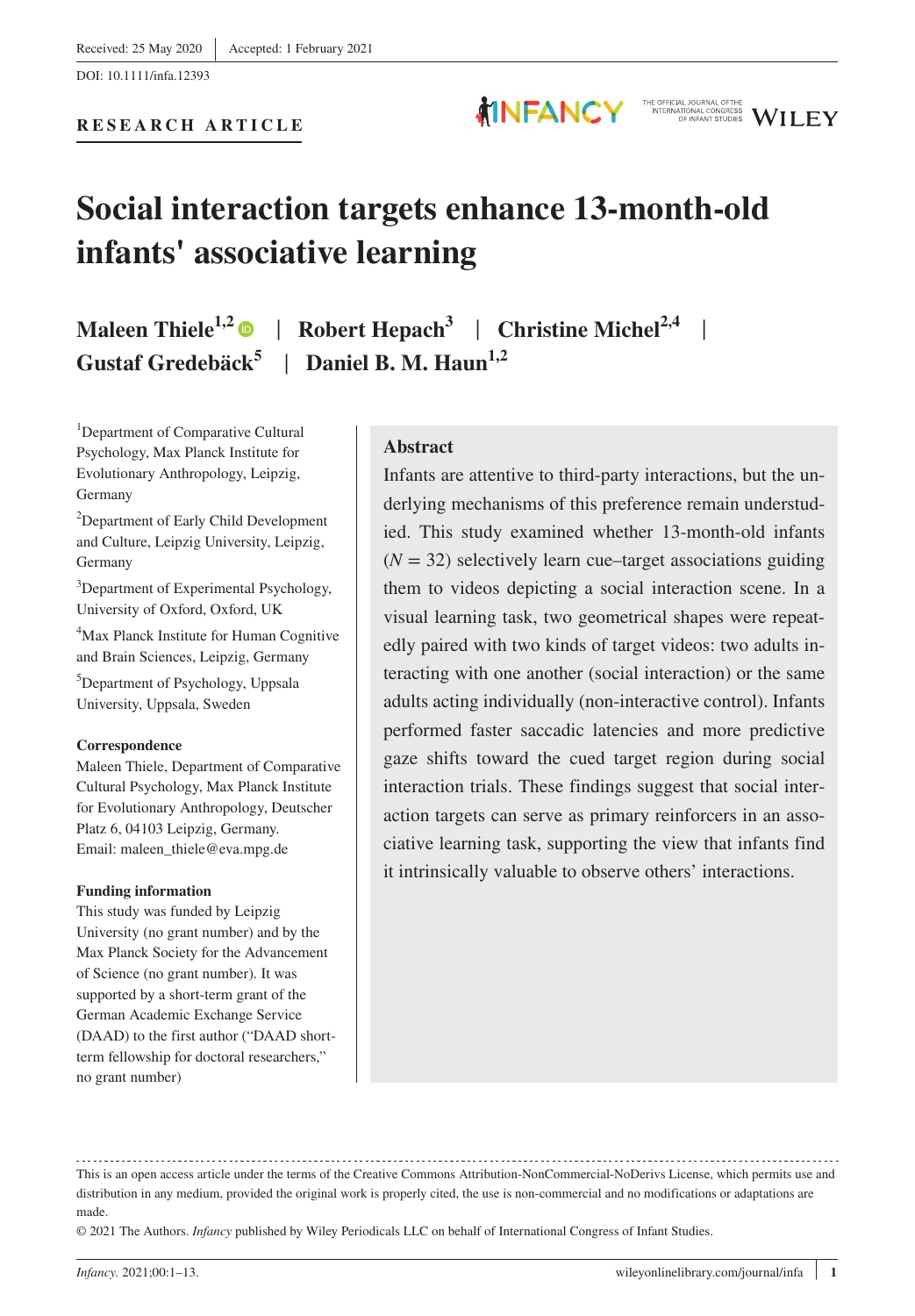## $-\mathbf{WILEY}$  **||**  $\mathbf{FANCY}$  The Official Journal of the **algorithme and the complete state the complete state**

## **1** | **INTRODUCTION**

Social interactions provide an essential source of learning opportunities for infants, through both active participation as well as observation of others' interactions (Paradise & Rogoff, 2009; Tomasello, 2016). To maximize such learning opportunities, infants are equipped with capacities and mechanisms that navigate them to social interactions (e.g., Reid & Striano, 2007).

Infants preferentially attend to communicative signals from birth. Newborns look longer at faces with opened than closed eyes (Batki et al., 2000), show enhanced neural processing of direct over averted gaze (Farroni et al., 2002), and orient toward infant-directed over adult-directed speech (Cooper & Aslin, 1990). In the second half of the first year of life, infants are also attentive to social interactions between *others*. Six-month-olds perform more saccadic gaze shifts in accordance with the reciprocal flow of a conversation when they see two people facing each other as opposed to people standing back-to-back while talking (Augusti et al., 2010), 9-month-olds look longer at face-toface interactions when simultaneously presented with two people standing back-to-back (Handl et al., 2013; see also Beier & Spelke, 2012), 12-month-olds look longer at social over non-social turn-taking events (Bakker et al., 2011), and 14-month-olds look longer at biological motion of face-to-face interactions as compared to horizontally mirrored point-light displays (Galazka et al., 2014). Together, these findings suggest that, toward the end of the first year of life, typically developing infants are not only attentive to signals of direct interaction opportunities, but also to situations in which they can observe social interactions between others.

The emerging preference for others' social interactions is highly adaptive as it ultimately guides infants to potential observational learning opportunities. In their everyday life, however, infants' social attention and behavior are driven by proximal causes (Tamir & Hughes, 2018). One possible proximal driver of infants' preference for social interactions is the incentive value of social interactions (Anderson, 2016). Studies on active social engagement support the idea that direct social interactions are intrinsically valuable to typically developing infants. In the second half of the first year of life, infants show signs of seeking and liking social engagement (Striano & Bertin, 2005; Striano & Rochat, 1999; Venezia, Messinger, Thorp, & Mundy, 2004; Venezia Parlade et al., 2009). It remains unclear whether it is also intrinsically rewarding for infants to observe *others'* interactions. One way to examine this possibility is through reinforcement learning (Berridge et al., 2009). If it is rewarding for infants to observe third-party interactions, they should (based on reward learning) learn the association between an arbitrary shape cue and a target video more effectively if the target shows a social interaction as compared to a non-interactive control scene (Berridge & Robinson, 2003; Tamir & Hughes, 2018; Vernetti et al., 2017). Previous research has shown that targets with high socialemotional value can enhance infants' associative learning and motivate behavior to acquire the valued stimulus. For example, when seeing a non-social cue (arbitrary shape) repeatedly preceding a target video showing the face of their mother, 7-month-old infants show faster decreasing saccadic latencies to the target region across trials compared to a target video showing the face of a stranger (Tummeltshammer et al., 2018). To what extent third-party social interaction targets can serve as primary reinforcer remains unclear.

In the current study, we investigated the incentive value of third-party social interactions in an associative visual learning paradigm. Infants saw one of two different non-social cues (circle or triangle) presented in the center of a screen, repeatedly paired with one of two target videos appearing left or right of the cue (target regions). One video showed two adults turning toward one another and engaging in a social interaction (touching hands, leaning toward one another). In contrast, the other video showed the same two adults performing identical movements as in the social interaction video while standing back-to-back (non-interactive control). To assess infants'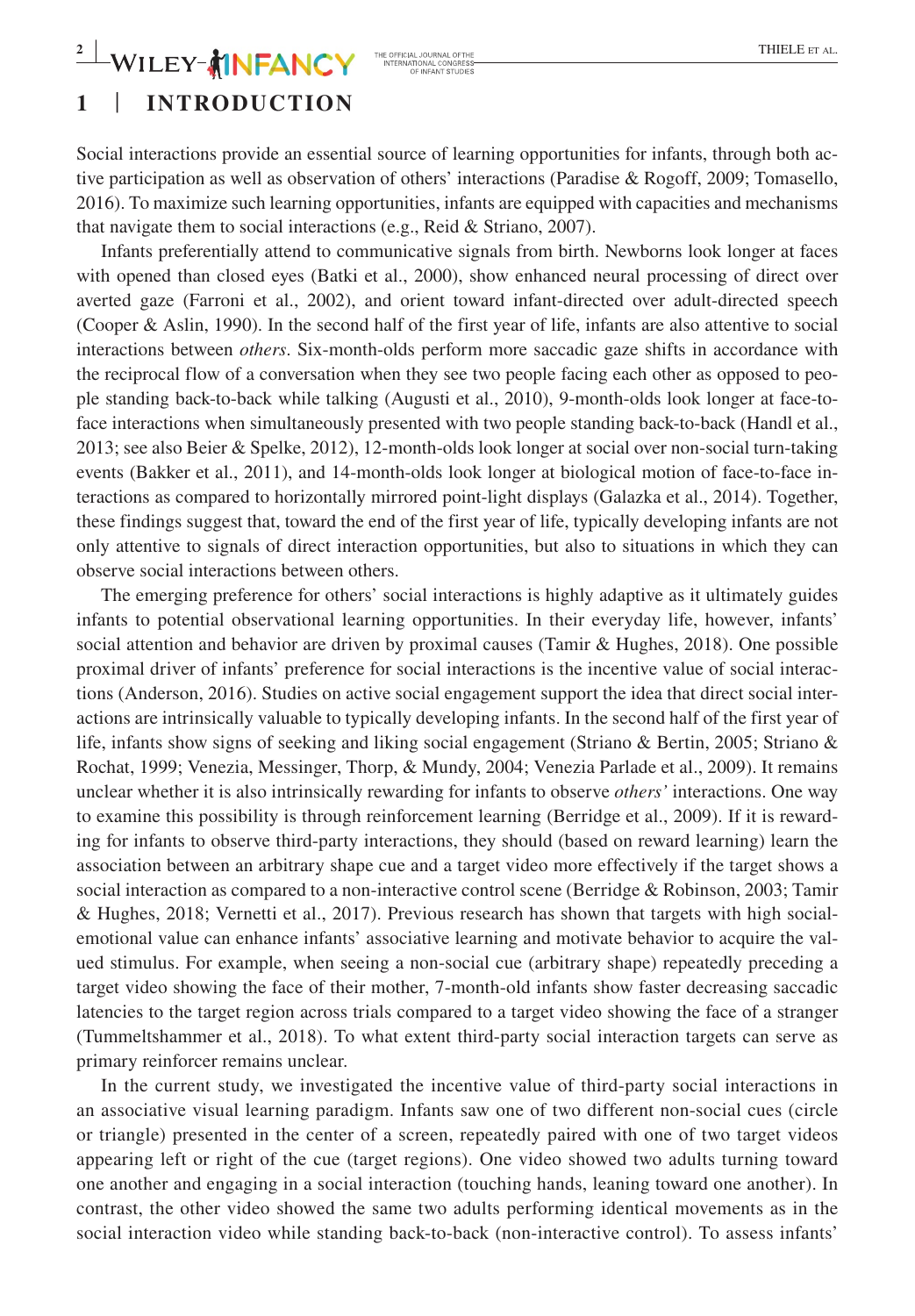learning performance, we measured their saccadic latencies from the central cue to the correct target region across trials and explored the occurrence of anticipatory gaze shifts (see also Reuter et al., 2018; Wang et al., 2012). Based on previous research, we expected that associative learning would be reflected in a decrease in saccadic latencies across trials. We hypothesized that if social interaction targets increase infants' learning performance in the visual learning task, infants' saccadic latencies should decrease relatively faster in the social interaction condition than in the non-interactive condition (interaction effect of condition and trial). To examine whether infants transferred the value from the social interaction target to the social interaction-predictive cue, we compared their proportional looking times at the cue before and after the visual learning task (preferential-looking task), and coded their first-touch behavior while presented with touchable plush versions of the cue shapes (manual forced-choice task). We assumed that if infants successfully learned the associative meaning of the cue shapes, and if they preferred the social interaction target, they should choose the social interaction-predictive cue in both tasks. We tested infants between 13 and 14.5 months of age. Even though infants have been found to learn statistical regularities among central cues and peripheral targets at a younger age (e.g., Wu & Kirkham, 2010), we decided to test older infants based on piloting and because our paradigm was relatively complex compared to these studies.

#### **2** | **METHODS**

We pre-registered the hypotheses, methods, procedures, and the data analysis plan on AsPredicted ([https://aspredicted.org/zt975.pdf\)](https://aspredicted.org/zt975.pdf). As mentioned in the pre-registration, we assessed infants' gazefollowing abilities in addition to our main research question to explore possible relations to their performance in the visual learning task. As there was no relation between infants' performance in gaze following and visual learning, we report the procedure, analyses, and results in the Supporting Information.

#### **2.1** | **Participants**

Thirty-two infants between 13 months, 0 days, and 14 months, 15 days were included in the final sample of the study ( $n = 16$  female;  $M = 416.8$  days,  $SD = 15.4$  days). Data from six additional infants were excluded due to calibration error  $(n = 3)$  or because the infant did not complete the study  $(n = 3)$ . We excluded 5 of the 32 infants from the manual forced-choice task because they did not look at both shapes before making a choice  $(n = 1)$ , did not touch a shape within 2 min  $(n = 3)$ , or because they touched both shapes at the same time  $(n = 1)$ . All participants were born full-term. They were recruited from the database of the Uppsala Child and Baby Lab at Uppsala University and came from Uppsala (Sweden) or surrounding areas, an urban, industrialized context. We did not collect individual data regarding the participants' socioeconomic background, but families in this database typically come from mixed, mainly mid to high socioeconomic backgrounds, with the parents having a university degree. The present study was conducted according to guidelines laid down in the Declaration of Helsinki, with written informed consent obtained from both caregivers for each infant before any assessment or data collection. All procedures involving human subjects in this study were approved by the Uppsala Local Ethical Review Board at Uppsala University.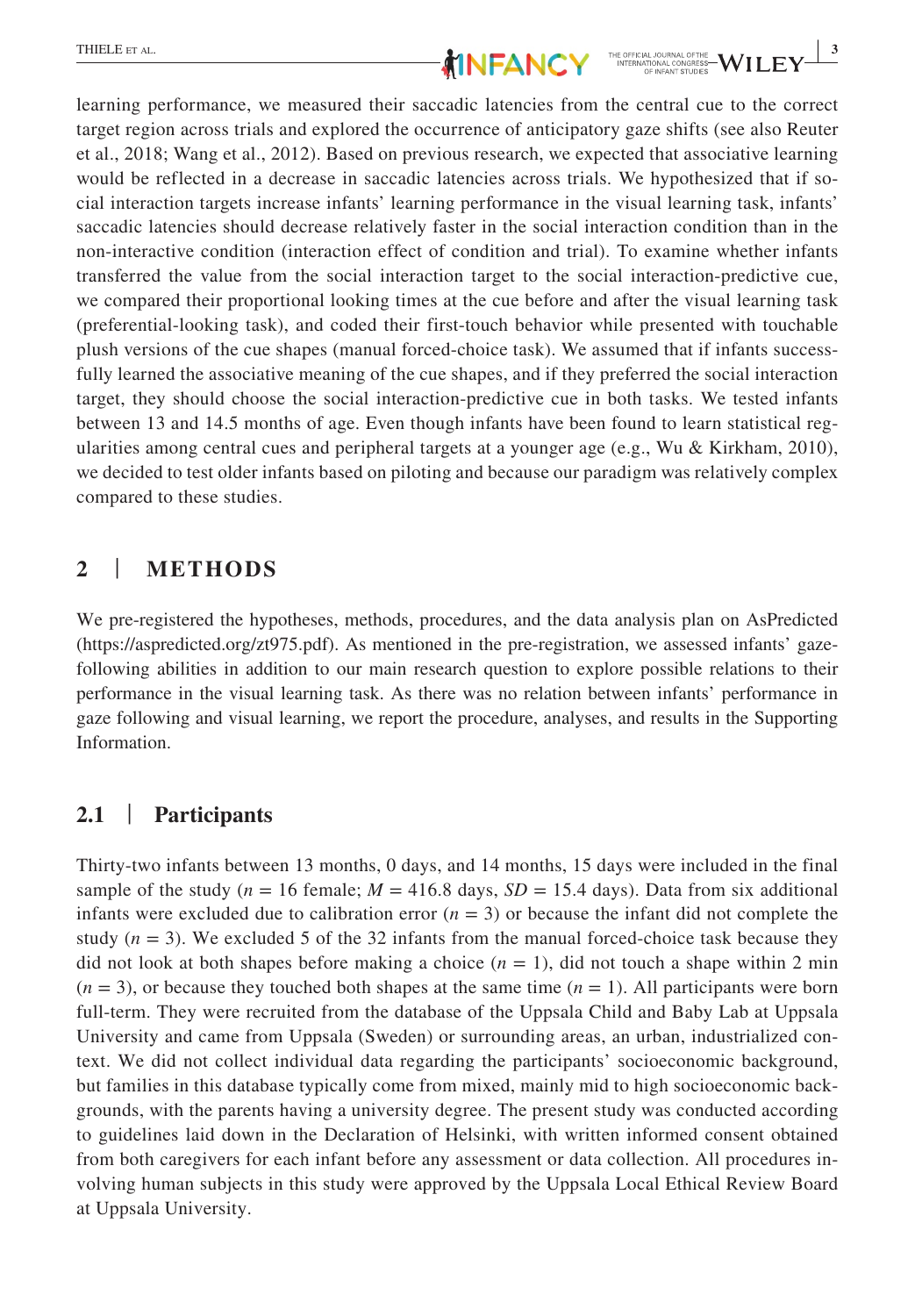## $-\mathbf{WILEY}$   $^*$  **INFANCY** THE RESPECTAL JOURNAL OF THE **EXECUTE SET AL.**

## **2.2** | **Procedure**

The testing took place at the Uppsala Child and Baby Lab (Uppsala University) between October and November 2018. Each testing session started with a 10-min eye-tracking phase, including the visual learning and preferential-looking task (Video 1 shows the gaze replay of one exemplary infant participating in both tasks of the eye-tracking phase). During the tasks, the infants sat in front of a screen on their parent's lap. We used a  $23''$  monitor with 96 dpi and  $1920 \times 1080$  screen resolution with an integrated Tobii TX300 eye tracker (Tobii Technology). We used a five-point calibration procedure to calibrate the eye tracker to the participant's eyes. The experiment was run by using E-Prime (version 3.0; Psychology Software Tools) and E-Prime Extension for Tobii (version 3.1), interfacing with the Tobii eye-tracking hard- and software (Tobii Studio version 3.4.8.1348) via TET and Clearview PackageCalls. We used E-Prime for randomization and counterbalancing. Data were recorded separately for the left and the right eyes at a sampling frequency of 120 Hz. Following the eye-tracking phase, we conducted the manual forced-choice task. The procedure is described in the Supporting Information. All manual choice sessions were video recorded.

### **2.3** | **Stimuli and design**

#### 2.3.1 | Visual learning task

Every participant saw a total number of 24 gaze-contingent trials (12 per condition). On each trial, one of two non-social cues (blue triangle or green circle) appeared between two white frames in the center of a black screen. Once the infant fixated on the cue for 150 ms, a "ping" sound appeared, and the cue remained on screen for another 300 ms before it disappeared (Video 2 shows four exemplary trials with sound). After a 600 ms delay, one of two different target stimuli appeared within one of the two white frames (4000 ms): a video depicting a social interaction scene or a non-interactive control scene. The social interaction video showed two women facing forward before they turned toward one another and engaged in a social interaction (leaning toward one another or touching hands). The control video showed the same two women turning away from one another, performing the identical movements as in the social interaction video while standing back-to-back. The rule of target appearance (right or left of the cue) remained consistent for both videos throughout the experiment. The videos were framed in the color of the corresponding cue shape to highlight the associative relation between cue and target. If the infant did not fixate on the cue within 2 s, it disappeared before returning for another 2 s. If the infant did not look at the cue during this second 2-s-interval, no target video was displayed, and the next trial began (see also Tummeltshammer et al., 2014). The timing of the learning task is illustrated in Figure 1 and explained in detail in Table S1. Infants were presented with a 4-s kaleidoscope video every four trials to maintain their attention (see also Reuter et al., 2018). We counterbalanced the location of the social interaction target (right or left from the central cue), the shape cueing the social interaction target (triangle or circle), and the order of the first two trials (social interaction first or non-interactive control first) across participants. The order of the remaining trials was pseudo-randomized, with the same cue never appearing more than two times in a row. Each video covered an approximate area of 13.1° width  $\times$  8.7° height (at a screen distance of 60 cm). The cue covered an area of  $5^\circ \times 5^\circ$ . The distance between the center of the cue and the outer edge of the target AOIs was 6.7°.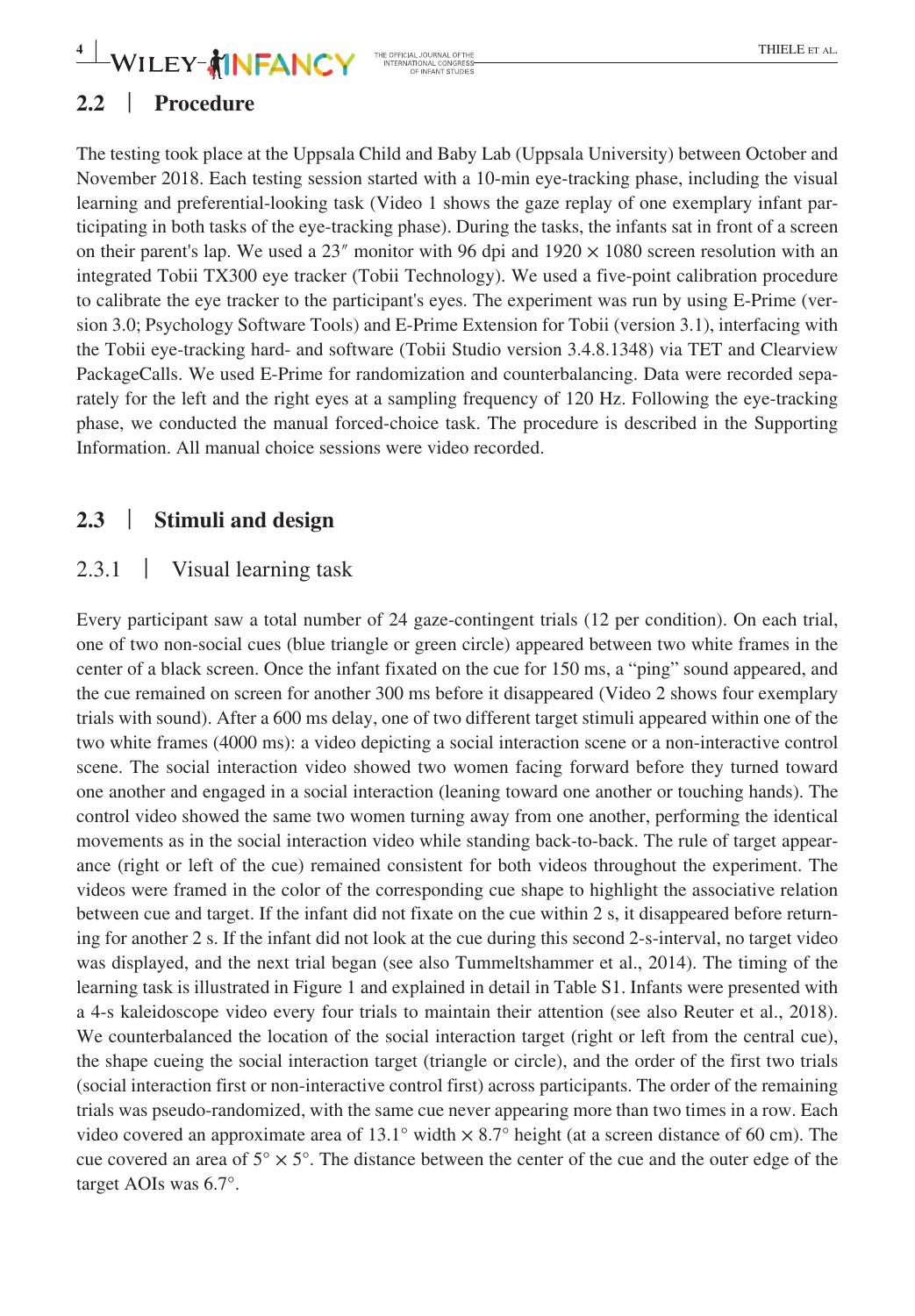



**FIGURE 1** Exemplary sequence and timing of the visual learning task and the preferential-looking task (presented pre- and post-learning). The visual learning task shows two exemplary trials with (a) the circle cueing the social interaction video on the left side and (b) the triangle cueing the non-interactive control video on the right side (touching hands interaction). The target onset was at 900 ms after the infant had fixated the cue (300 ms delay plus 600 ms gap)

### 2.3.2 | Preferential-looking task

Before and after the visual learning task, we assessed infants' visual preference by presenting the cue shapes side-by-side on the screen (see Figure 1). The shapes were shown in both possible left-right arrangements during two successive trials (at 5 s each). The position of the shapes on the first trial was counterbalanced across participants.

## 2.3.3 | Manual forced-choice task

In addition to the screen-based preferential-looking task, we assessed infants' manual choice preference for touchable plush versions of the cue shapes, by coding their first-touch behavior when presented with both shapes at the same time (see Supporting Information for procedural details). The left-right positioning of the shapes on the choice board was counterbalanced across participants.

## **2.4** | **Coding and data analysis**

The following pre-processing and analysis of the data was planned in the pre-registration. All additional analyses are explicitly labeled as exploratory. We used the Tobii Velocity-Threshold Identification (I-VT) fixation classification filter to define fixations and saccades. Data for both the left and the right eyes of each participant were averaged. When one eye could not be measured, we used the data from the other eye. Blinks and saccades were excluded for all measures of looking times. All areas of interest (AOIs) were defined as  $1^{\circ}$  visual angle larger than the maximal dimensions of the stimulus (Gredebäck et al., 2009). We used R software environment (RStudio version 1.2.1335) for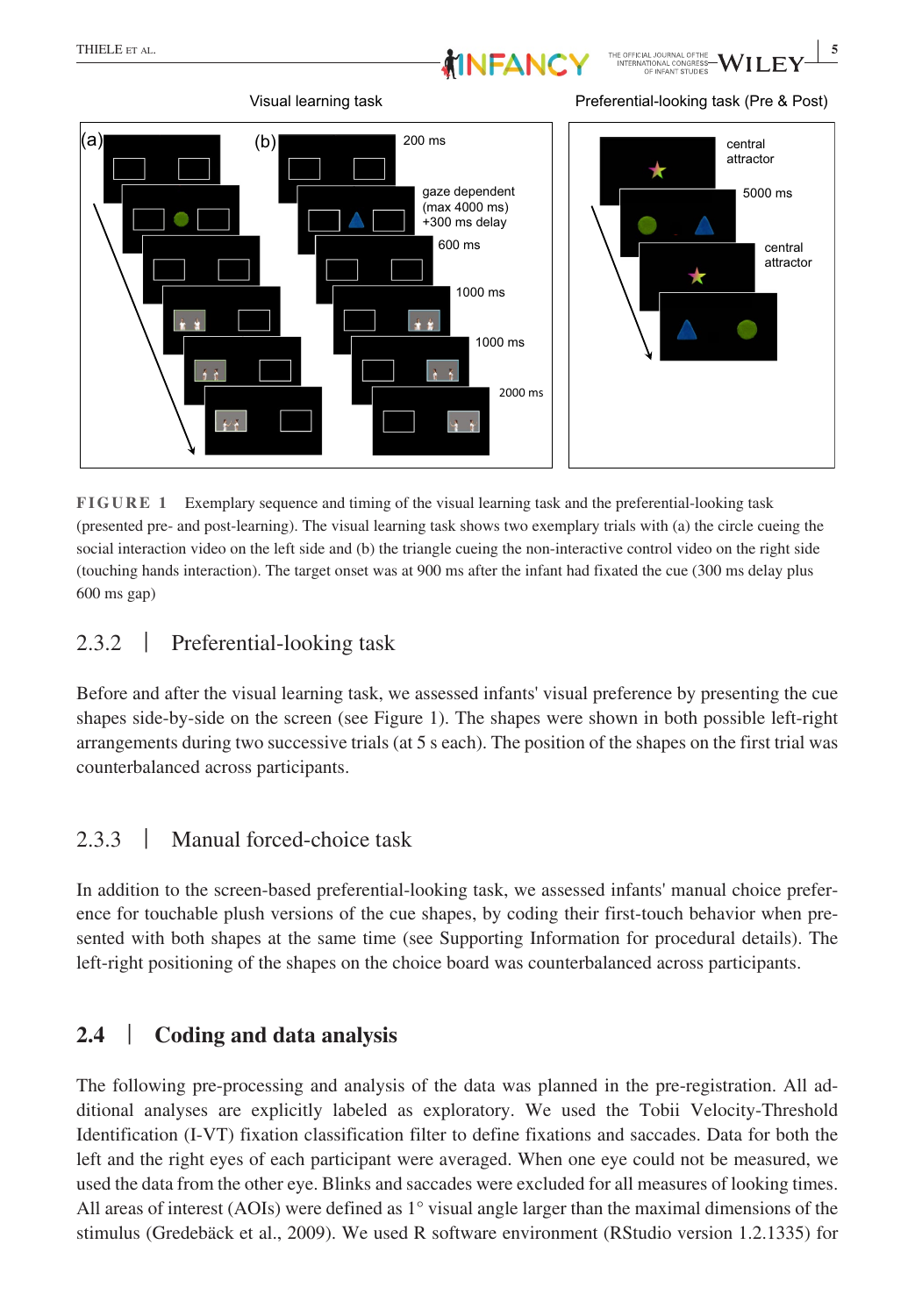setting AOIs, as well as for pre-processing and analyzing the data. All general linear mixed models (GLMMs) were conducted using R package "lme4" (Bates et al., 2020). All R scripts and the eyetracking raw data are openly accessible on the Open Science Framework (<https://osf.io/4a9b6/>).

### 2.4.1 | Visual learning task

We defined three areas of interest: one square-shaped AOI covering the central cue area and two rectangular-shaped AOIs covering the target regions. We assessed the saccadic latencies toward the cued region for each trial and participant. Saccadic latency was defined as the time difference between the first fixation arriving within the cue AOI and the first fixation arriving within the correct target AOI. As pre-registered, we excluded a trial from the analysis if (a) the infant did not look at the cue during 4 s, (b) the infant's gaze did not arrive in the correct AOI until video offset, (c) the saccadic latency was longer than 2000 ms (assuming that the infant had looked away from the screen after looking at the cue), or (d) the saccadic latency deviated more than  $\pm 3$  *SD* from the individual mean saccadic latency within conditions. After excluding trials due to these criteria, all participants contributed at least 8 valid social interaction trials ( $M = 11.03$ ,  $SD = 1.20$ ) and eight control trials ( $M = 11.03$ ,  $SD = 1.12$ ) to the final dataset. To compare the change in saccadic latency to the cued target region between conditions, we conducted a GLMM (Gaussian error distribution) for saccadic latency, including the interaction between trial (24 trials) and condition (social interaction, non-interactive control) as a fixed effect. As random effects, we included subject as an intercept, as well as random slopes for trial on subject, condition, and the interaction between trial and condition. *p*-Values for the individual fixed effects were based on likelihood ratio tests comparing the full models with respective reduced models using the *drop1*-function in R with an alpha-level of .05.

We ran four analyses in addition to the pre-registered plan. First, following visual inspection of the average latency data, we explored condition differences in infants' saccadic latencies on the first trial. Second, we repeated our main analysis for saccadic latency over a subset of data including the first six trials only, to account for the possibility that infants had habituated to the target videos throughout the second half of the task (see analysis of looking times in section "Additional Analysis and Results" in the Supporting Information). Third, we compared the number of anticipatory gaze shifts between conditions. We assumed that if infants selectively learned about the appearance of the social interaction target video based on the associative meaning of the corresponding cue shape, they should show more anticipatory gaze shifts in the social as compared to the non-social condition. We defined a gaze shift as anticipatory when it was initiated before target onset. To account for the processing lag of the infant oculomotor system (Gredebäck et al., 2009), we expanded the actual time of target onset (900 ms after the infant had fixated the cue) by 1-year-olds' reactive saccade latency (300 ms in 1-year-olds; Reznick et al., 2000; see also Canfield et al., 1997). The resulting threshold of 1200 ms was used to compute the number of trials for each infant during which they had performed a predictive gaze shift (latencies <1200 ms), and the number of trials during which they had performed a reactive gaze shift (latencies >1200 ms). To compare the number of anticipatory eye movements to the cued target region between conditions, we conducted a GLMM for predictive and reactive gaze shifts (binomial error structure), including condition as fixed effect, subject as random intercept, as well as a random slope of trial on subject. Fourth, we explored infants' first look pattern to rule out that infants sought the social interaction target *region* rather than learning and responding to the meaning of the cue. We assumed that if infants preferred the social interaction target *region*, they should always look at this region first, independent of the meaning of the cue. For the analysis, we calculated the mean proportional number of first looks to the correct target region by dividing the number of first looks to the cued target AOI by the total number of first looks to both AOIs.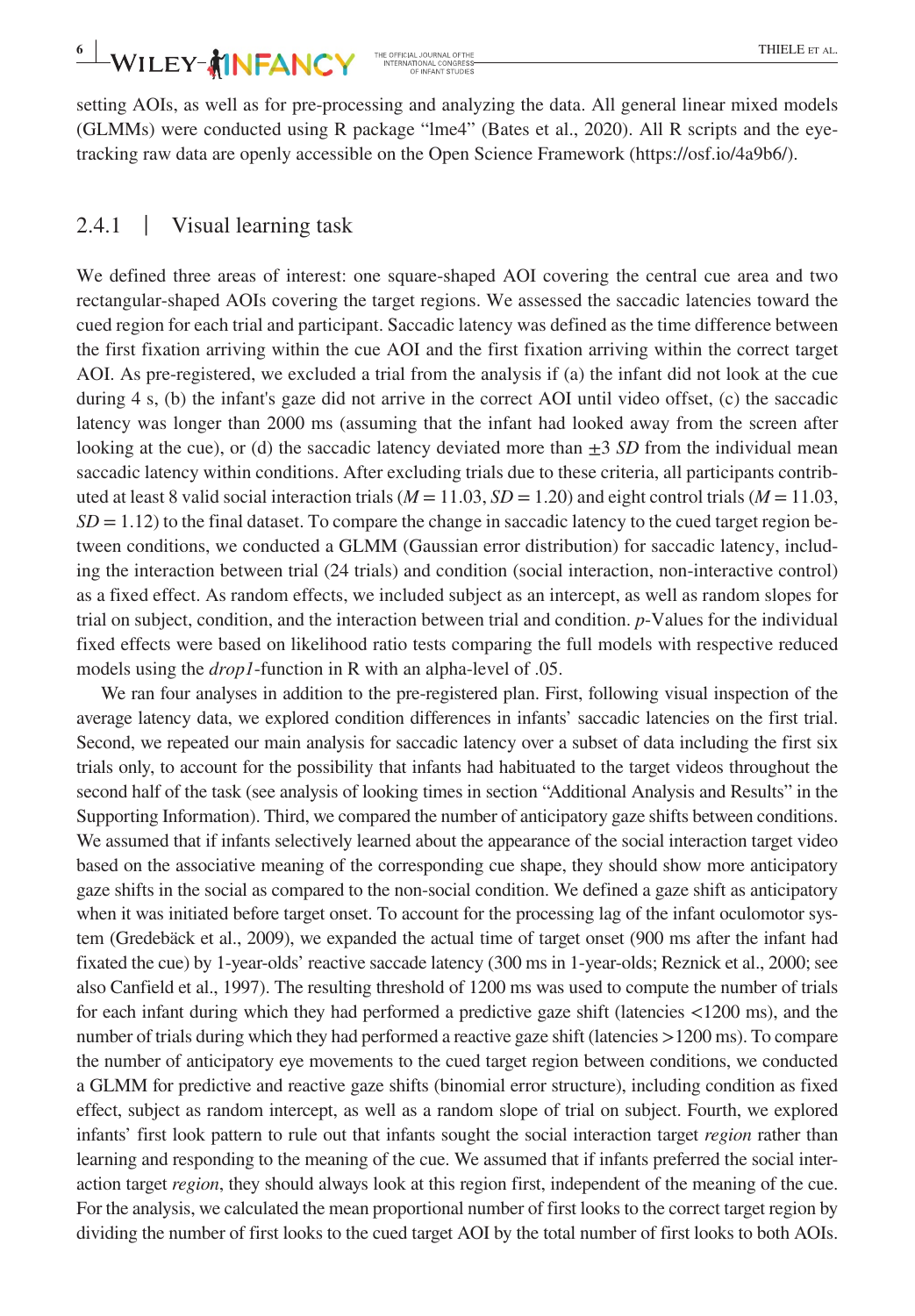#### 2.4.2 | Preferential-looking task

To assess infants' looking preferences, we calculated the proportional looking time at the social interaction cue by dividing the duration of fixations on the social interaction cue shape by the total duration of fixations on both shapes. The resulting proportion scores were averaged over both 5-s trials. We compared pre- and post-responses to the shape by using a paired *t*-test and ran two one-sample *t*-tests against .50 to determine whether the relative looking time to the social interaction shape differed from chance level before and after the learning task. We explored the post-test shape preferences further by comparing the mean proportional looking times between infants who showed enhanced learning in the social interaction condition and less enhanced learners. We divided the sample based on a median split of a latency difference score. The score was calculated for each individual by subtracting the mean saccadic latencies during control trials from latencies during social interaction trials (Tummeltshammer et al., 2018). In the Supporting Information, we report the pre-registered exploratory analysis based on a median split of a difference score from each individual's learning function beta-coefficients. We decided to use the mean difference score since the descriptive pattern of infants' saccadic latencies suggested a non-linear learning curve.

#### 2.4.3 | Manual forced-choice task

We assessed infants' choice behavior by coding which of the two shapes they touched first. A valid choice required that the infant had looked at both shapes and at the experimenter before or immediately preceding the touch. Moreover, choices were coded as invalid if the infant touched both shapes at the same time. We conducted a binomial test to determine the participant's choice. A second, naive coder coded a random  $25\%$  of the manual choice sessions (Cohen's kappa = 1).

#### **3** | **RESULTS**

#### **3.1** | **Visual learning task**

Infants' learning between the two conditions did not change over time,  $\chi^2(1) = .87$ ,  $p = .35$ , estimate  $= 18.42$ ,  $SE = 20.07$ . Instead and overall, infants looked faster to the location of the social target videos ( $M = 1107.35$  ms,  $SD = 331.68$ ) compared to the non-interactive control videos  $(M = 1284.79 \text{ ms}, SD = 198.04; \chi^2(1) = 9.53, p = .002, \text{ estimate} = -172.18, SE = 52.50; \text{see Figure}$ 2). We did not find a main effect of trial,  $\chi^2(1) = .08$ ,  $p = .78$ , estimate = 2.35, *SE* = 8.48.

Exploratory analyses revealed that the main effect of condition was not present on the first trial,  $\chi^2(1) = 3.47$ , *p* = .06, estimate = −97.94, *SE* = 51.88. Moreover, in a subset including data from the first six trials only, the interaction between condition and trial revealed a significant effect on infants' saccadic latency  $(\chi^2(1) = 4.65, p = .03, \text{ estimate} = -89.72, SE = 41.58)$ . Overall, infants performed more predictive eye movements during social interaction trials (mean proportion  $= 0.45$ ,  $SD = 0.35$ ) compared to control trials (mean proportion =0.18,  $SD = 0.20$ ;  $\chi^2(1) = 8.78$ ,  $p = .003$ , estimate = 1.90,  $SE = 0.62$ ). In addition, exploratory analyses of infants' first looks indicated that infants learned the association between cue shape and target video rather than seeking the target region. Two one-sample t-tests revealed that the proportional number of first looks at the correct target region was greater than chance in both conditions (social interaction condition:  $M = 0.72$ ,  $SD = 0.32$ ;  $t(31) = 3.90$ , *p* = <.001, *d* =0.69; control condition: *M* = 0.72, *SD* = 0.31; *t*(31) = 4.14, *p* = <.001, *d* = 0.73), with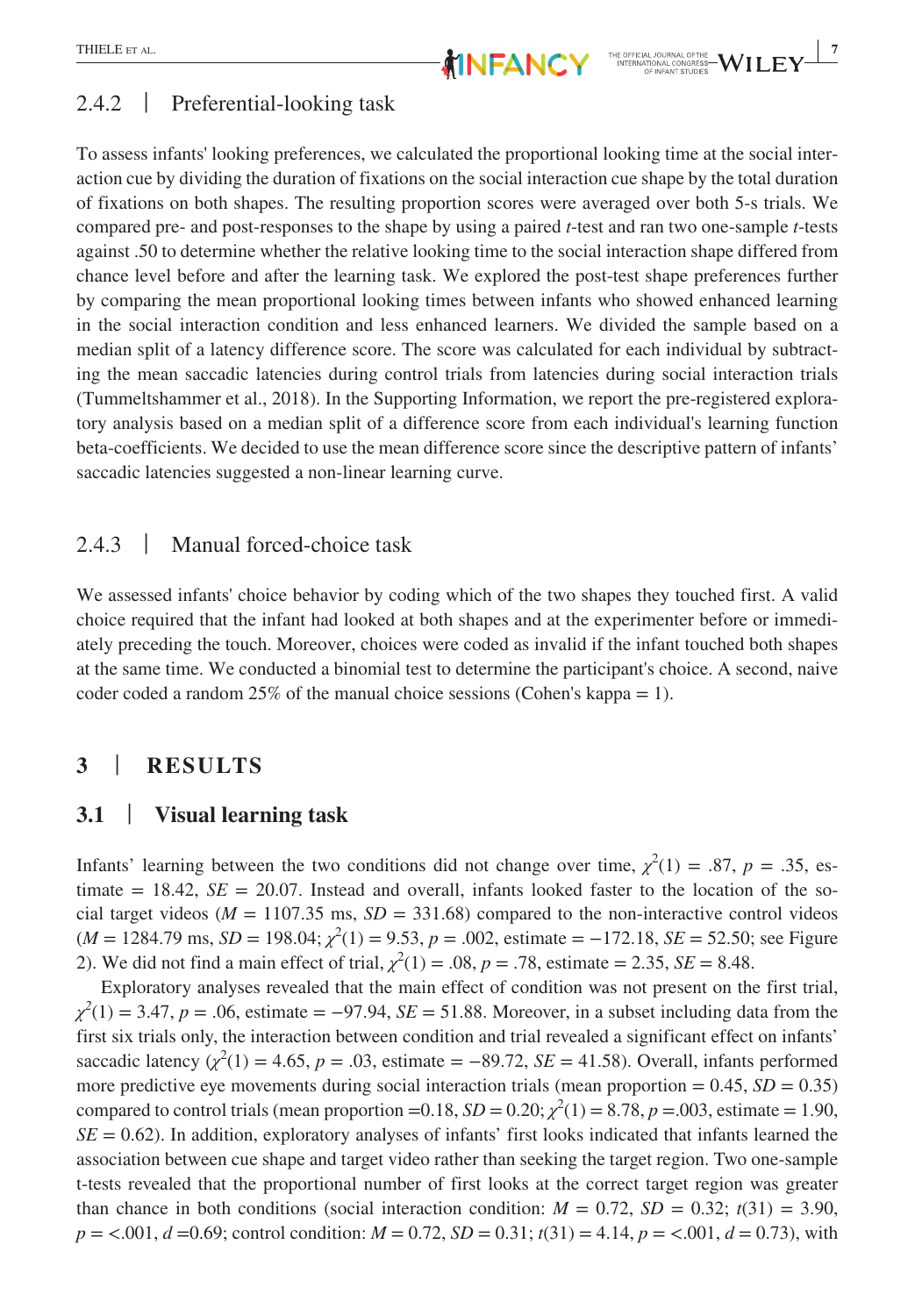



**FIGURE 2** Change in saccadic latencies over social interaction trials and non-interactive control trials. The dots represent the means overall individuals for each trial, the shaded areas the standard errors. The smooth curves loess fits to the data of the plot. The dashed line at 1200 ms represents the threshold for prediction, calculated by expanding the timepoint of target onset (900 ms after the infant had fixated the cue) by 1-year-olds' reactive saccade latency (300 ms). Values below this threshold (<1200 ms) correspond to gaze shifts initiated before target onset, values above this threshold  $(>1200 \text{ ms})$  to gaze shifts initiated after target onset

no difference between conditions (paired *t*-test,  $t(31) = -0.02$ ,  $p = .98$ ,  $d = 0.006$ ). Table S2 shows the total number of first looks at the two target regions for both conditions.

#### **3.2** | **Preferential-looking task**

The mean proportional looking time at the social interaction shape did not differ from chance level neither before ( $M = 0.48$ ,  $SD = 0.14$ ;  $t(30) = -0.65$ ;  $p = .52$ ,  $d = -0.12$ ), nor after the learning task  $(M = 0.46, SD = 0.15; t(31) = -1.58; p = .12, d = -0.28$ . There was no difference between preand post-test  $(t(30) = 1.18$ ;  $p = 0.25$ ,  $d = 0.19$ ). The group comparison revealed that infants with enhanced performance in the learning task looked relatively longer at the social interaction shape  $(M = 0.52; SD = 0.12)$  compared to less enhanced learners  $(M = 0.39; SD = 0.17, t(27) = 2.33;$  $p = 0.03$ ,  $d = 0.82$ ). However, the mean proportion score of the enhanced learners did not exceed chance level  $(t(15) = 0.56; p = .58, d = 0.14)$ .

#### **3.3** | **Manual forced-choice task**

Infants did not prefer one shape over the other. Thirteen out of 27 infants (48%) touched the social shape first  $(p = 1)$ .

#### **4** | **DISCUSSION**

Previous work showed that infants are attentive to third-party social interactions. The present study extends this finding by revealing that this bias goes beyond a preferential orienting in the here and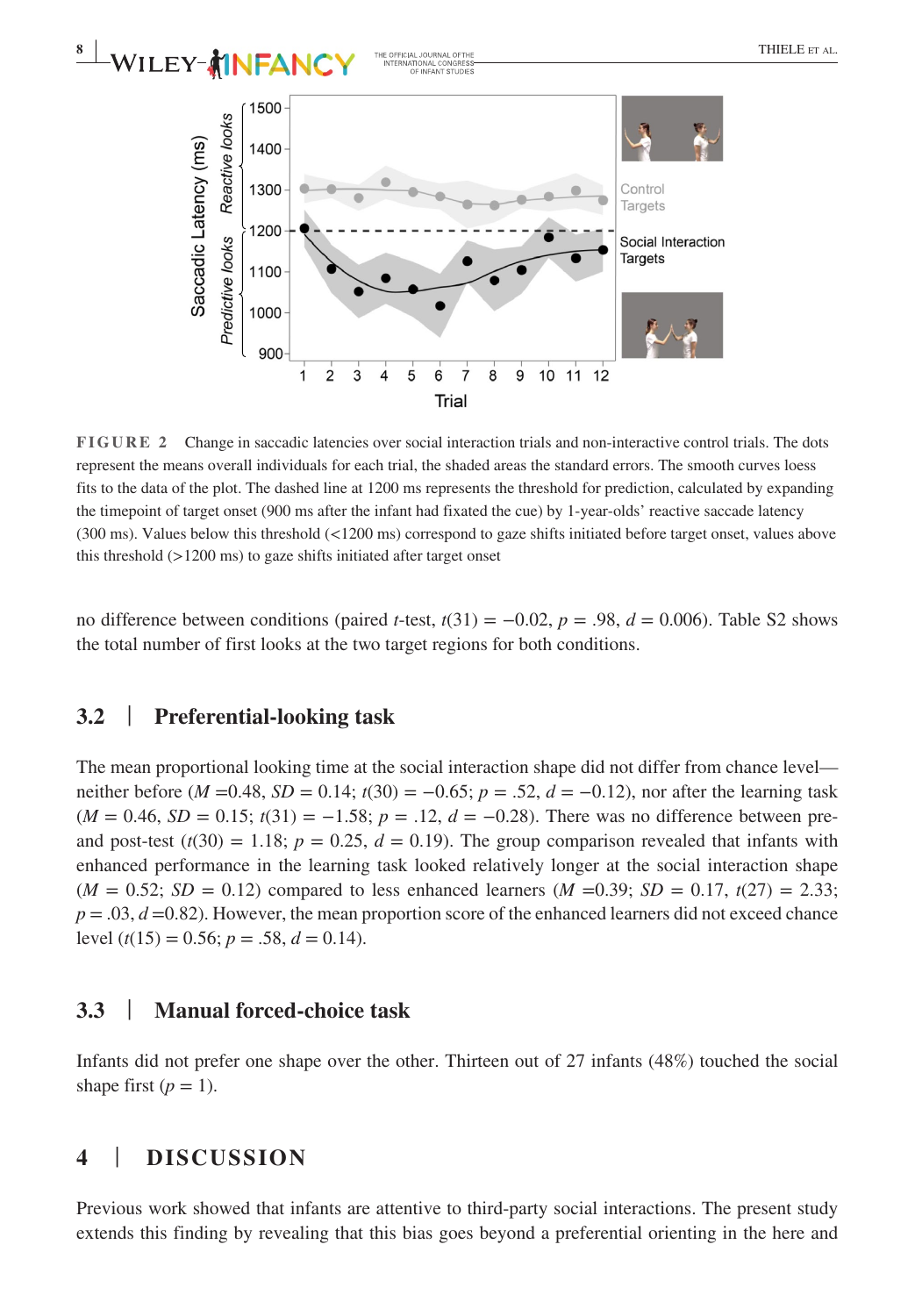now. In a visual learning task, we found that 13-month-old infants learned a cue–target association guiding them to videos showing two people engaging in social interactions. In contrast, we did not find such a learning effect for target videos displaying a non-interactive control scene. Our findings suggest an early emerging motivation in infants to recognize and seek out opportunities to observe others' social interactions.

Infants' learning of the interaction-predictive association was manifested in relatively faster latencies and more predictive gaze shifts in the social interaction (vs. control) condition. In contrast to our hypothesis (i.e., decreasing saccadic latencies across trials), we found no effect of trial in our overall data. However, based on additional analyses, the current data nevertheless indicate that selective learning took place in the social interaction condition. First, the main effect of condition on latency was not present on the first trial, suggesting that it emerged during the learning task. Moreover, the faster latencies to the social interaction target region could not be explained by a general seeking of the interaction target *region* across conditions, suggesting that infants learned to anticipate the social interaction target based on the associative meaning of the cue. Additional support for learning of the interaction-predictive cue–target association comes from our finding that infants showed more predictive gaze shifts toward the correct target region in the social interaction condition compared to the non-interactive control condition. Visual inspections of the average latencies (see Figure 2) revealed that infants discovered the cue–target contingency rapidly, as the latencies to the social interaction target region decreased within the first few trials (see also Wang et al., 2012). Furthermore, the pattern of results raises the possibility that infants had habituated to the target videos throughout the second half of the learning task (see Supporting Information for supporting analyses). Considering this possibility, we carried out our main analysis for the first half of the learning task, revealing support for the idea that infants' learning between the two conditions changed over time during the first six trials. In contrast to the social interaction condition, infants' latencies remained unchanged at a reactive level throughout the control trials. The suggested absence of learning in the non-interactive condition contrasts with previous findings that already 6-month-olds are sensitive to statistical regularities in the visual domain (Tummeltshammer et al., 2014; Wang et al., 2012). One possible explanation for the discrepancy is that infants' motivation to watch the social interaction scenes had a suppressing effect on their responsiveness toward the control target, as the non-interactive scene was less meaningful to them (e.g., regarding social salience, potential learning opportunities, or intrinsic value). Given the similarities between the videos in both conditions (e.g., presence of two adults, equal amount, and synchronicity of motion), the absence of learning in the control condition suggests rather that infants invested their resources selectively in favor of detecting and approaching the more meaningful interactive scenarios.

We did not find any looking preferences for the social interaction-predictive cue shape itself, neither before nor after the learning phase (*cf*. Tummeltshammer et al., 2014). Even though enhanced learners showed higher proportions of looking times to the social interaction cue than less enhanced learners, their mean proportional looking time did not exceed chance level. One possible methodological explanation for the absence of a looking preference is that we presented our cues oneby-one in the center of the screen during the learning trials, but simultaneously and side-by-side during the preferential-looking task (in contrast to studies presenting the cues at identical positions in both phases, e.g., Tummeltshammer et al., 2014). Given this novel arrangement, infants may have needed more time to express a preference in their looking behavior. Thus, it is possible that the social interaction-predictive cue had acquired value through reward learning, even if this was not reflected in infants' looking time at the cue in the post-test. Support for this assumption comes from the previously mentioned study by Tummeltshammer et al. (2018). Similar to our findings, infants in this study did not show increasing looking times to a reward-predictive cue from pre- to post-test. Infants' pupil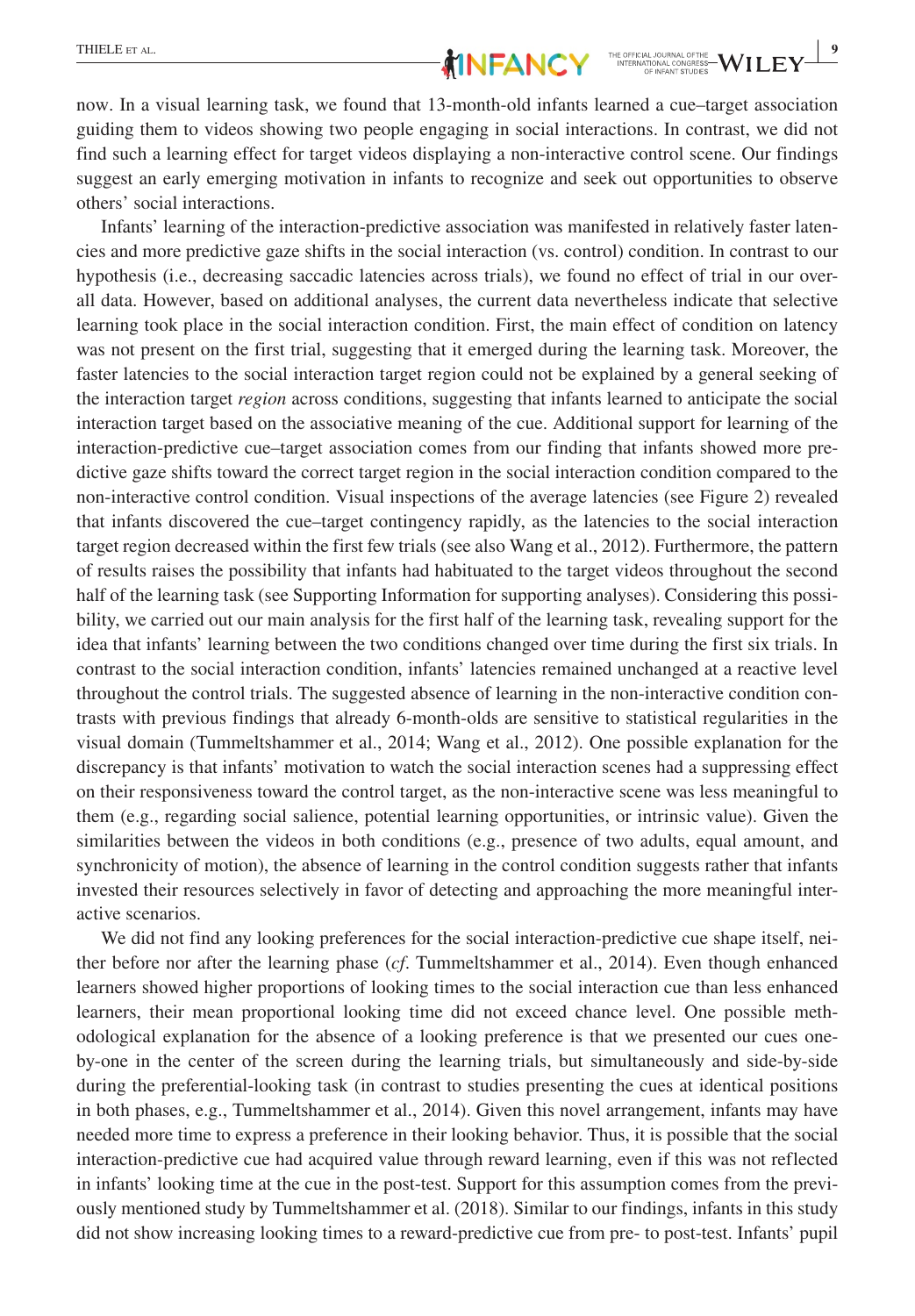# **10**  $\blacksquare$  **WILEY- MINFANCY** THE CFECIAL JOURNAL OF THE **EXECUTE SET AL.**

size, however, increased in response to the cue, suggesting that the cue had acquired value without modulating infants' looking time. In contrast to the current study design, measuring such pupillary response would require a one-by-one presentation of the cues in the pre- and post-test. Similar to our findings in the preferential-looking task, we did not find infants to show a touching preference in the manual choice task, possibly because they did not transfer the meaning of the cue shapes on the screen to the plush versions off-screen.

Together, our findings contribute to the idea that infants find it intrinsically rewarding to observe others' social interactions. Without receiving any external reward, infants recognized, learned, and responded to the associative meaning of an arbitrary shape cue allowing them to anticipate and approach third-party interaction scenes. The decrease in saccadic latencies toward the social interaction targets suggests that the infant reward system labels social interactions as subjectively valuable, causing superior associative learning and "reward-seeking" behavior. Both reinforcement learning and futuredirected seeking have previously been considered indicators of social reward (Berridge & Robinson, 2003; Chevallier et al., 2012; Haith et al., 1988; Vernetti et al., 2017). Based on these results, our findings extend the previous research on social reward by suggesting that not only direct social interactions but also third-party interactions have the potential to serve as a proximal motivator, increasing infants' attention, learning, and memory capacities (Tamir & Hughes, 2018). To gain a comprehensive understanding of possible reward mechanisms, future studies should investigate the affective component of reward. Additional measures such as pupil dilation or coding of facial expression could be used to measure infants' hedonic response to third-party interactions (Ariel & Castel, 2014; Hirshberg  $\&$ Svejda, 1990; Tummeltshammer et al., 2018).

The enhanced learning performance for social interaction targets that we found in the visual learning task also aligns with prior work showing that attention-grabbing social cues modulate infants' responsivity (de Bordes et al., 2013). Following this interpretation, the mere prospect of observing a social interaction scene may have put infants in a state of heightened responsiveness, increasing their readiness to identify and learn the interaction-predictive cue–target association. Future studies are required to examine whether this increased responsiveness also promotes infants' processing of learnable content presented within the context of an observed social interaction (e.g., Cleveland & Striano, 2007). Importantly, the focus of this study was on processes *guiding* infants to situations in which they can observe others' interactions. We did not focus on processes enhancing infants' learning during the actual observation itself. Therefore, the logic of our study design was reversed (i.e., non-social stimulus cueing a social target) compared to previous studies investigating how infants use other people as social cue aiding them in detecting and learning about relevant content in their environment (e.g., Tummeltshammer et al., 2013; Wu et al., 2011). In direct interactions with others, communicative signals such as direct gaze increase infants' ability to follow referential cues (Del Bianco et al., 2019; Senju & Csibra, 2008), support infants' learning from other novel attention cues (Wu et al., 2014), and facilitate their encoding of cued target objects (Michel et al., 2019; Parise et al., 2008). Moreover, joint attentional engagement with others facilitates 9-month-olds' object processing (Cleveland & Striano, 2007), as well as 18-month-olds' action imitation (Nielsen, 2006) and word learning (Hirotani et al., 2009). It would be a crucial next step to investigate whether similar factors (e.g., third-party ostension) organize infants' attention and increase their learning during ongoing observation of others' interactions (for related studies with older children see, e.g., Fitch et al., 2020; Gräfenhain et al., 2009). In addition, considering the complexity and diversity of human interactions, future studies are required to assess which specific features of social interactions have an impact on infants' visual preference (e.g., proximity, touch, mutual gaze, and face-to-face orientation). Given the previous research on impairments in social attention and social motivation in children with Autism Spectrum Disorders (Chawarska & Shic, 2009; Chevallier et al., 2012; Vivanti et al., 2017), it would be highly relevant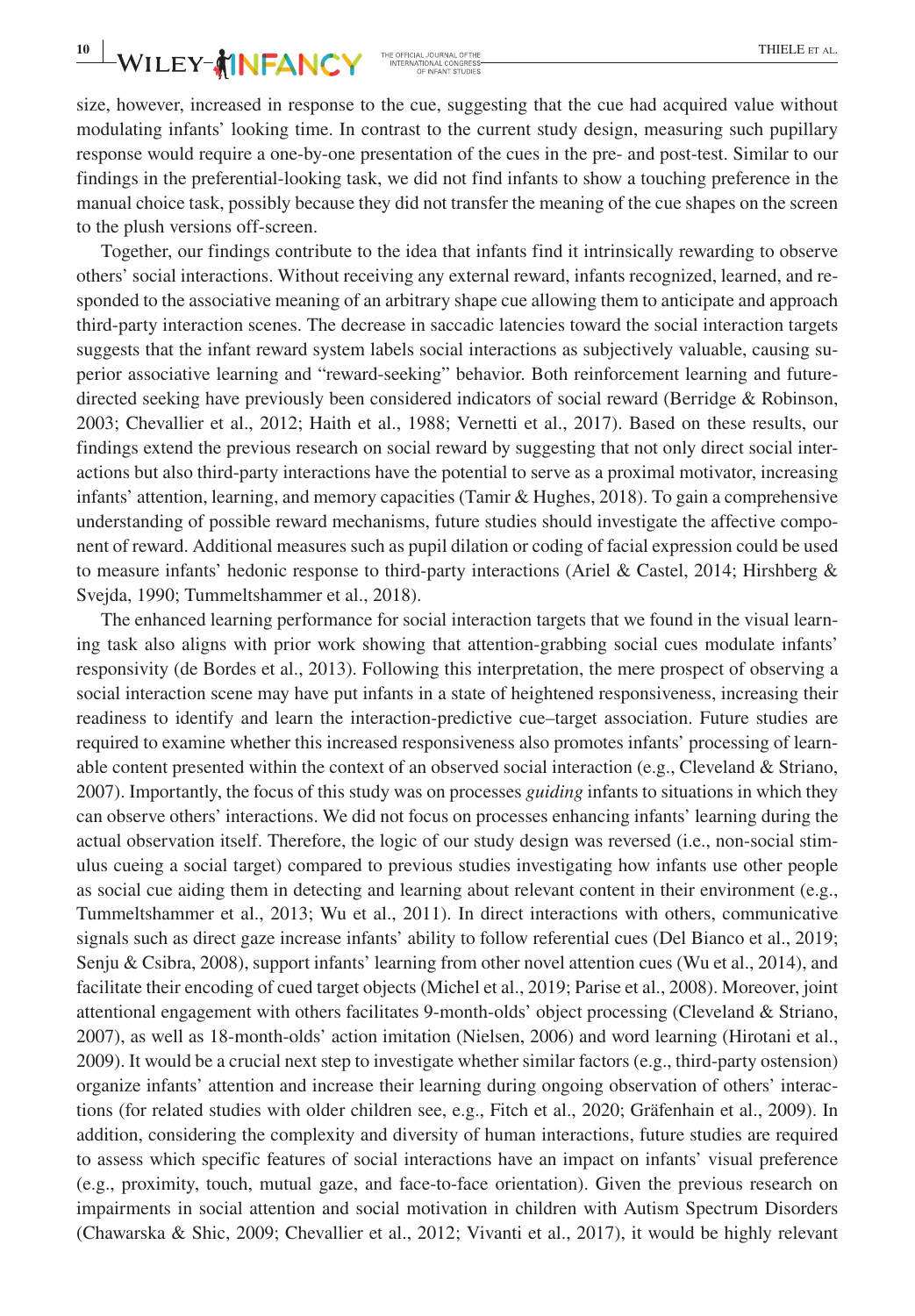to investigate the incentive value of third-party interactions in a high-risk sample. Moreover, to get a more comprehensive insight into developmental trajectories, it would be important to test infants longitudinally at different ages and from different cultural backgrounds (Nielsen & Haun, 2016).

In summary, we could show that 13-month-olds' attention and learning are biased toward situations in which they can observe others' interactions. Our findings extend previous research on infants' preferential orienting to third-party interactions by showing that this preference goes beyond currently available situations. We could demonstrate that infants can detect and use initially meaningless cues in their environment to predict future opportunities to observe third-party interactions. At a broader level, this finding has significant implications for the understanding of how infants learn about their world. Given the importance of third-party social interactive settings for early learning, infants' ability to detect, anticipate, and approach social interactions even if they are not immediately visible can serve as an adaptive goal as it provides infants with possible learning opportunities.

#### **ACKNOWLEDGEMENTS**

This research was supported by a research grant of the German Academic Exchange Service (DAAD) to the first author. The authors declare no conflicts of interest with regard to the funding source for this study. We thank all the children and parents who participated in this study; Steven Kalinke for his support during programming; Roger Mundry for his help during data analysis; Joshua Juvrud for providing technical support while setting up the study; Leonore Blume for performing the reliability coding for the manual forced-choice task; and Sarah DeTroy, Amelie Conrad, Ariane Israel, and Anja Schütz for acting in the video stimuli. Open Access funding enabled and organized by Projekt DEAL.

#### **CONFLICT OF INTEREST**

The authors declare no conflict of interest.

#### **ORCID**

*Maleen Thiele* <https://orcid.org/0000-0002-1695-1850>

#### **REFERENCES**

- Anderson, B. A. (2016). Social reward shapes attentional biases. *Cognitive Neuroscience*, *7*(1–4), 30–36. [https://doi.](https://doi.org/10.1080/17588928.2015.1047823) [org/10.1080/17588928.2015.1047823](https://doi.org/10.1080/17588928.2015.1047823)
- Ariel, R., & Castel, A. D. (2014). Eyes wide open: Enhanced pupil dilation when selectively studying important information. *Experimental Brain Research*, *232*, 337–344. <https://doi.org/10.1007/s00221-013-3744-5>
- Augusti, E.-M., Melinder, A., & Gredebäck, G. (2010). Look who's talking: Pre-verbal infants' perception of face-to-face and back-to-back social interactions. *Frontiers in Psychology*, *1*, 1–7.<https://doi.org/10.3389/fpsyg.2010.00161>
- Bakker, M., Kochukhova, O., & von Hofsten, C. (2011). Development of social perception: A conversation study of 6-, 12- and 36-month-old children. *Infant Behavior and Development*, *34*, 363–370. [https://doi.org/10.1016/j.](https://doi.org/10.1016/j.infbeh.2011.03.001) [infbeh.2011.03.001](https://doi.org/10.1016/j.infbeh.2011.03.001)
- Bates, D., Maechler, M., Bolker, B., & Walker, S. (2020). *Lme4: Linear mixed-effects models using "Eigen" and S4 classes*. R package version 1.1.15.
- Batki, A., Baron-Cohen, S., Wheelwright, S., Connellan, J., & Ahluwalia, J. (2000). Is there an innate gaze module? Evidence from human neonates. *Infant Behavior and Development*, *23*, 223–229. [https://doi.org/10.1016/S0163](https://doi.org/10.1016/S0163-6383(01)00037-6) [-6383\(01\)00037-6](https://doi.org/10.1016/S0163-6383(01)00037-6)
- Beier, J. S., & Spelke, E. S. (2012). Infants' developing understanding of social gaze: Infants' developing understanding of social gaze. *Child Development*, *83*(2), 486–496.<https://doi.org/10.1111/j.1467-8624.2011.01702.x>
- Berridge, K. C., & Robinson, T. E. (2003). Parsing reward. *Trends in Neurosciences*, *26*, 507–513. [https://doi.](https://doi.org/10.1016/S0166-2236(03)00233-9) [org/10.1016/S0166-2236\(03\)00233-9](https://doi.org/10.1016/S0166-2236(03)00233-9)
- Berridge, K. C., Robinson, T. E., & Aldridge, J. W. (2009). Dissecting components of reward: 'Liking', 'wanting', and learning. *Current Opinion in Pharmacology*, *9*, 65–73. <https://doi.org/10.1016/j.coph.2008.12.014>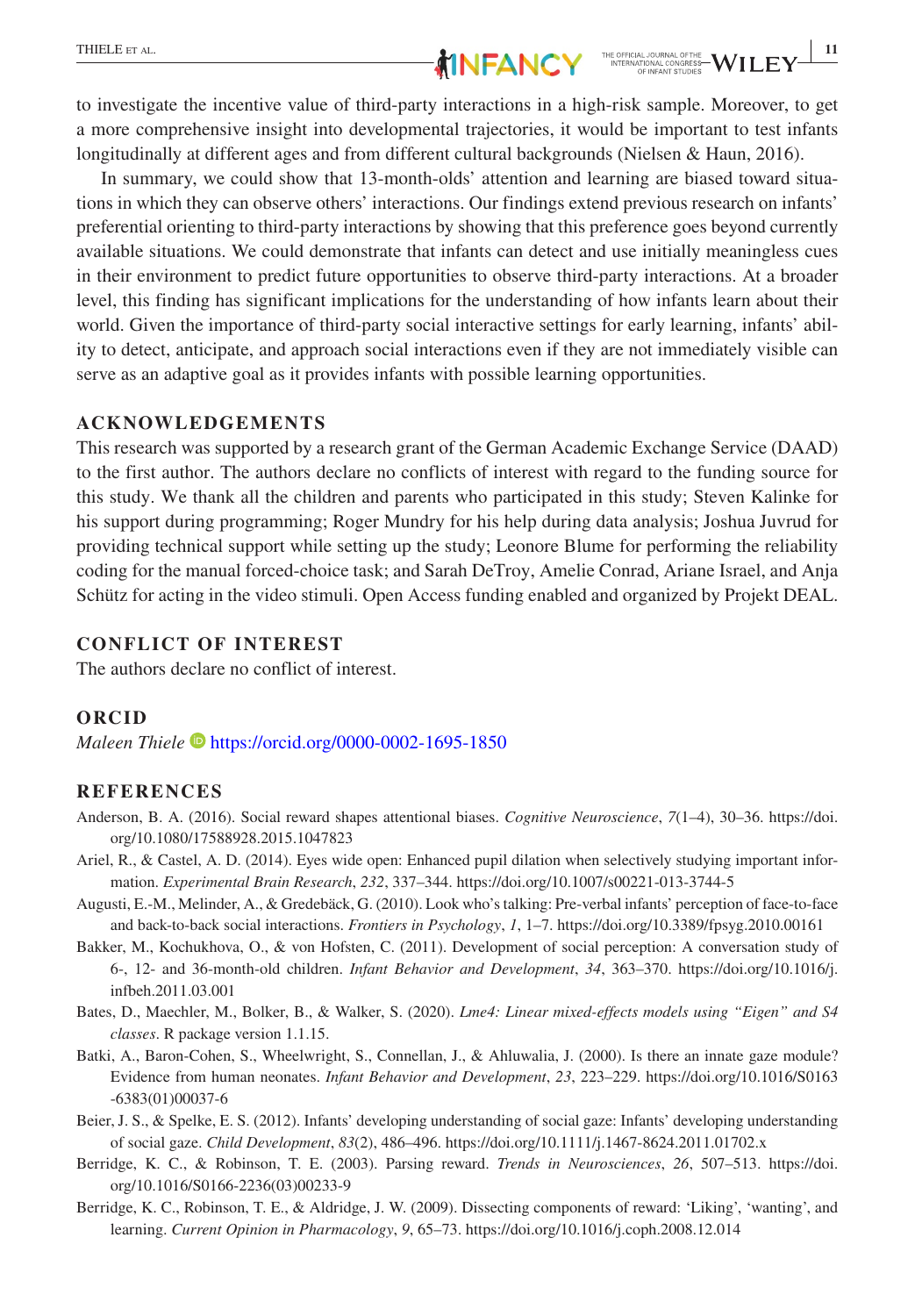# $-WILEY - 1$

- Canfield, R. L., Smith, E. G., Brezsnyak, M. P., Snow, K. L., Aslin, R. N., Haith, M. M., Wass, T. S., & Adler, S. A. (1997). Information processing through the first year of life: A longitudinal study using the visual expectation paradigm. *Monographs of the Society for Research in Child Development*, *62*, i.<https://doi.org/10.2307/1166196>
- Chawarska, K., & Shic, F. (2009). Looking but not seeing: Atypical visual scanning and recognition of faces in 2 and 4-year-old children with autism spectrum disorder. *Journal of Autism and Developmental Disorders*, *39*, 1663.
- Chevallier, C., Kohls, G., Troiani, V., Brodkin, E. S., & Schultz, R. T. (2012). The social motivation theory of autism. *Trends in Cognitive Sciences*, *16*, 231–239.<https://doi.org/10.1016/j.tics.2012.02.007>
- Cleveland, A., & Striano, T. (2007). The effects of joint attention on object processing in 4- and 9-month-old infants. *Infant Behavior and Development*, *30*, 499–504. <https://doi.org/10.1016/j.infbeh.2006.10.009>
- Cooper, R. P., & Aslin, R. N. (1990). Preference for infant-directed speech in the first month after birth. *Child Development*, *61*, 1584–1595. <https://doi.org/10.1111/j.1467-8624.1990.tb02885.x>
- de Bordes, P. F., Cox, R. F. A., Hasselman, F., & Cillessen, A. H. N. (2013). Toddlers' gaze following through attention modulation: Intention is in the eye of the beholder. *Journal of Experimental Child Psychology*, *116*, 443–452. <https://doi.org/10.1016/j.jecp.2012.09.008>
- Del Bianco, T., Falck-Ytter, T., Thorup, E., & Gredebäck, G. (2019). The developmental origins of gaze-following in human infants. *Infancy*, *24*, 433–454.<https://doi.org/10.1111/infa.12276>
- Farroni, T., Csibra, G., Simion, F., & Johnson, M. H. (2002). Eye contact detection in humans from birth. *Proceedings of the National Academy of Sciences of the United States of America*, *99*, 9602–9605. [https://doi.org/10.1073/](https://doi.org/10.1073/pnas.152159999) [pnas.152159999](https://doi.org/10.1073/pnas.152159999)
- Fitch, A., Lieberman, A. M., Luyster, R. J., & Arunachalam, S. (2020). Toddlers' word learning through overhearing: Others' attention matters. *Journal of Experimental Child Psychology*, *193*, 104793. [https://doi.org/10.1016/j.](https://doi.org/10.1016/j.jecp.2019.104793) [jecp.2019.104793](https://doi.org/10.1016/j.jecp.2019.104793)
- Galazka, M. A., Roché, L., Nyström, P., & Falck-Ytter, T. (2014). Human infants detect other people's interactions based on complex patterns of kinematic information. *PLoS One*, *9*, e112432. [https://doi.org/10.1371/journ](https://doi.org/10.1371/journal.pone.0112432) [al.pone.0112432](https://doi.org/10.1371/journal.pone.0112432)
- Gräfenhain, M., Behne, T., Carpenter, M., & Tomasello, M. (2009). One-year-olds' understanding of nonverbal gestures directed to a third person. *Cognitive Development*, *24*, 23–33.<https://doi.org/10.1016/j.cogdev.2008.10.001>
- Gredebäck, G., Johnson, S., & von Hofsten, C. (2009). Eye tracking in infancy research. *Developmental Neuropsychology*, *35*, 1–19. <https://doi.org/10.1080/87565640903325758>
- Haith, M. M., Hazan, C., & Goodman, G. S. (1988). Expectation and anticipation of dynamic visual events by 3.5-month-old babies. *Child Development*, *59*, 467.<https://doi.org/10.2307/1130325>
- Handl, A., Mahlberg, T., Norling, S., & Gredebäck, G. (2013). Facing still faces: What visual cues affect infants' observations of others? *Infant Behavior and Development*, *36*, 583–586.<https://doi.org/10.1016/j.infbeh.2013.06.001>
- Hirotani, M., Stets, M., Striano, T., & Friederici, A. D. (2009). Joint attention helps infants learn new words: Eventrelated potential evidence. *NeuroReport*, *20*, 600–605. <https://doi.org/10.1097/WNR.0b013e32832a0a7c>
- Hirshberg, L. M., & Svejda, M. (1990). When infants look to their parents: I. Infants' social referencing of mothers compared to fathers. *Child Development*, *61*, 1175.<https://doi.org/10.2307/1130885>
- Michel, C., Wronski, C., Pauen, S., Daum, M. M., & Hoehl, S. (2019). Infants' object processing is guided specifically by social cues. *Neuropsychologia*, *126*, 54–61. <https://doi.org/10.1016/j.neuropsychologia.2017.05.022>
- Nielsen, M. (2006). Copying actions and copying outcomes: Social learning through the second year. *Developmental Psychology*, *42*, 555–565.<https://doi.org/10.1037/0012-1649.42.3.555>
- Nielsen, M., & Haun, D. (2016). Why developmental psychology is incomplete without comparative and cross-cultural perspectives. *Philosophical Transactions of the Royal Society B: Biological Sciences*, *371*, 20150071. [https://doi.](https://doi.org/10.1098/rstb.2015.0071) [org/10.1098/rstb.2015.0071](https://doi.org/10.1098/rstb.2015.0071)
- Paradise, R., & Rogoff, B. (2009). Side by side: Learning by observing and pitching in. *Ethos*, *37*, 102–138. [https://doi.](https://doi.org/10.1111/j.1548-1352.2009.01033.x) [org/10.1111/j.1548-1352.2009.01033.x](https://doi.org/10.1111/j.1548-1352.2009.01033.x)
- Parise, E., Reid, V. M., Stets, M., & Striano, T. (2008). Direct eye contact influences the neural processing of objects in 5-month-old infants. *Social Neuroscience*, *3*, 141–150.<https://doi.org/10.1080/17470910701865458>
- Reid, V. M., & Striano, T. (2007). The directed attention model of infant social cognition. *European Journal of Developmental Psychology*, *4*, 100–110. <https://doi.org/10.1080/17405620601005648>
- Reuter, T., Emberson, L., Romberg, A., & Lew-Williams, C. (2018). Individual differences in nonverbal prediction and vocabulary size in infancy. *Cognition*, *176*, 215–219. <https://doi.org/10.1016/j.cognition.2018.03.006>